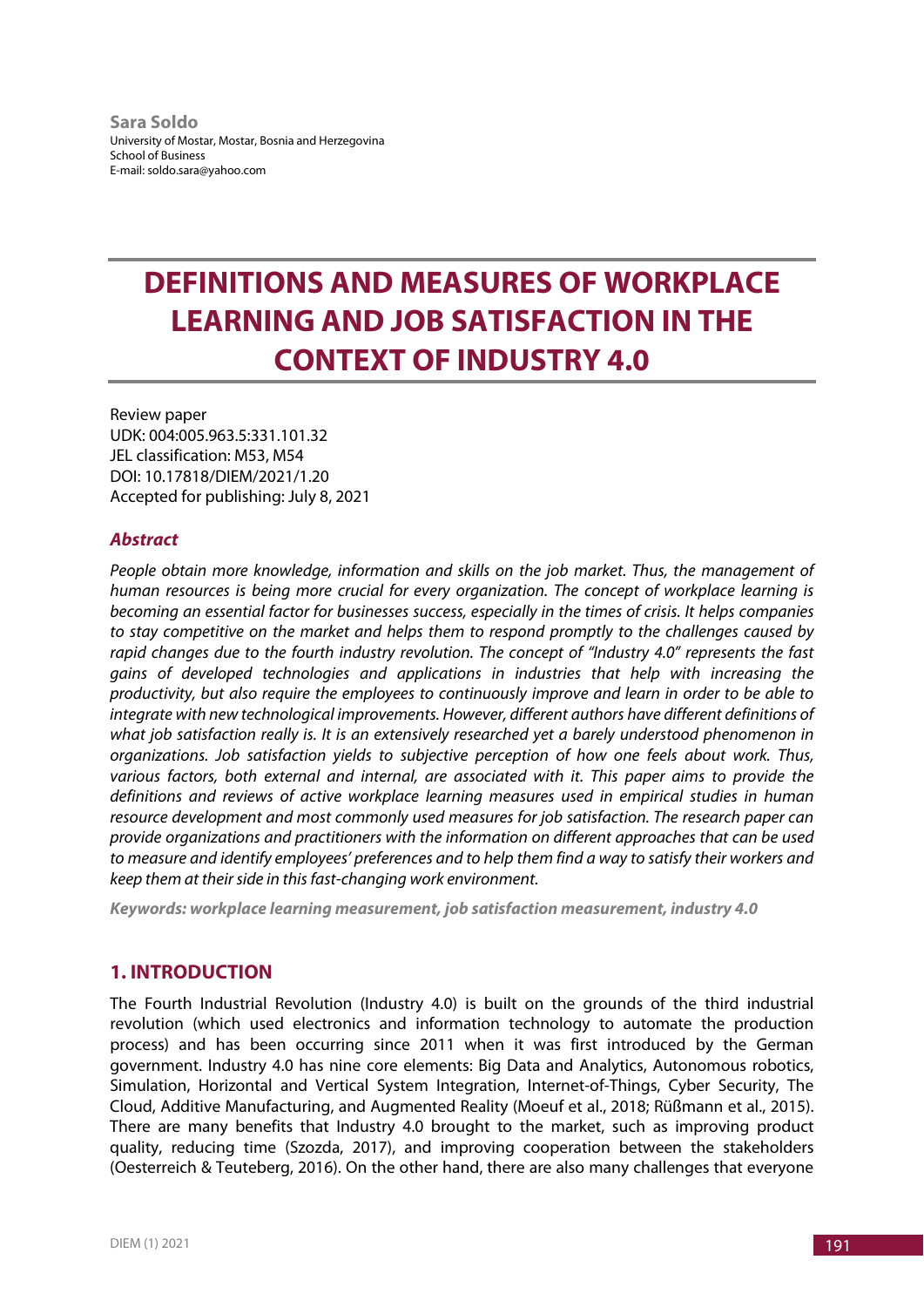faces, such as high application costs, process requirements, organizational changes and legal uncertainty (Oesterreich & Teuteberg, 2016). Nguyen (2020) emphasises the importance of capability of organizations to adapt and change the way they conduct their business, improve employees' skills, and constantly adapt technology in their day to day business operations. It is very important for every organisation to find the right balance for their business and their employees with investing enough in their employees' workplace learning so they can feel valued and satisfied at work. Satisfied employees can bring additional value to their job and company overall. The purpose of this paper is to provide organizations and practitioners with definitions and measures of workplace learning and job satisfaction for their better understanding and hopefully for their better practice in their businesses.

#### **2. WORKPLACE LEARNING**

#### **2.1. Literature review**

Due to Industry 4.0 and rapid technological challenges that it brought to the market along with other diverse labour market changes, organisations have increasingly been trying to use workplace learning as an important strategy for their sustainable growth. Globalisation has made markets and the workplaces more mobile now than they have ever been before. It has become completely normal that the employees regularly change jobs and even careers. Industry 4.0 has made the ongoing learning throughout individual's career more important than ever. Hence, the employees should continue to learn and personally develop on their jobs almost as if they were required to do so in order to stay competitive on the employment market, as well as for their personal and professional development. Sunyoung (2018) claims that learning enhances employees' abilities to adapt to changes and to increase their performance. Scholars have defined workplace learning in different ways and several definitions are included in the following text.

Workplace learning is seen as a crucial process in developing employees' professional skills and knowledge. It is also considered as a key element in solving organizational issues and is also seen as a smart investment that will facilitate a smoother transformation caused by the changes of Industry 4.0 (Clarke, 2005). In other words, workplace learning can be defined as a learning process with diverse activities and approaches that encourage employees to be a part of the company. Also, employees should share their reflections and progress based on their own experiences and knowledge with their subordinates. An essential defining aspect of workplace learning is that involvement in the work and learning are inextricably linked within the same course of action because one cannot be parted from other (Clarke, 2005; Eraut et al., 2002). Furthermore, Landy (1985) defines job training as "a set of planned activities on the part of an organization to increase the job knowledge and skills or to modify the attitudes and social behaviour of its members in ways consistent with the goals of the organization and the requirements of the job" (p. 306). Patrick (2000) says that training is a methodical development of the knowledge, skills, and expertise required by employee in order to productively perform a given task, which is their everyday job.

Furthermore, workplace learning can be individual in the work environment, considering the fact that it involves planned, cognisant learning activities that reflect on actual workplace experiences (Marsick, 1987: Raelin, 2000). Workplace learning can also be categorized as a developmental performance and educational efforts within the organisation, which should launch a culture of organisational learning. Thus, the principal unit of workplace learning is an employee (Raelin, 2000). Sunyoung (2018), in his paper; talks about broader definitions of workplace learning that were introduced by Marsick (1998) and Matthews (1999) and they include processes of learning. Marsick (1998) says that workplace learning refers to the way individuals (or a group) acquire, reorganise, interpret, and assimilate related information with skills and feelings. It is a principal way in which people conduct meaning in their personal and professional lives. Mathews (1999), on the other hand, argues in favour of workplace learning being a process of logical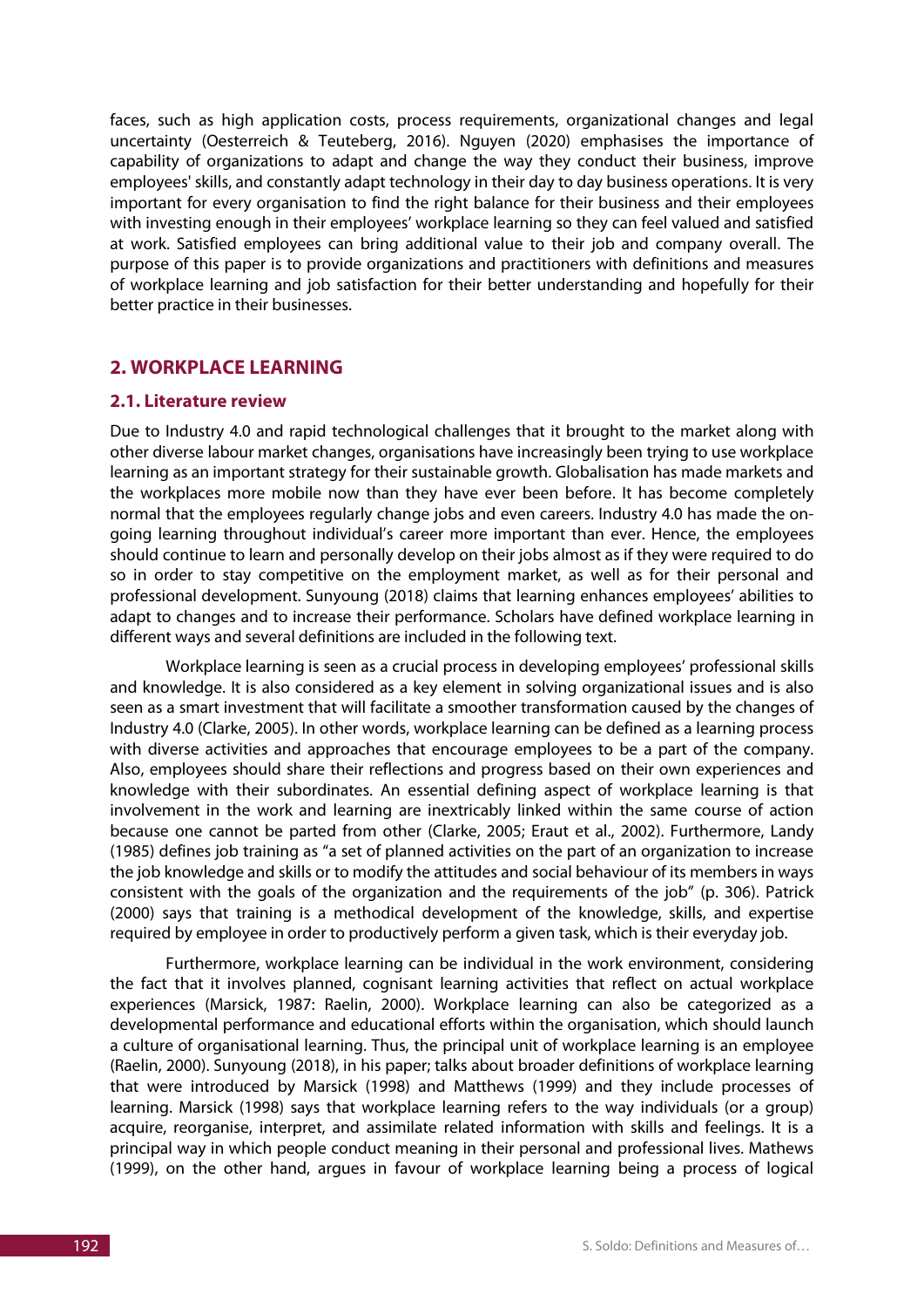learning aimed towards the desirable outcomes for individuals and organisations both and in those outcomes are the career goals of both former and the latter included.

#### **2.2. Workplace learning measures**

This section presents a review of nine different measures by nine different authors and the parameters that they used in conducting their measuring of workplace learning, along with its reliability. Table 1shows the list of used measures and gives a detailed description of each measure and the differences between them.

First on the list is the Workplace Adaptation Questionnaire (WAQ) that was developed to measure socialization-related learning experiences of new employees (Morton, 1993). It has three measurement dimensions. The first one is establishing a relationship with co-workers. It focuses on employees' ability to identify the co-workers with useful information and workers who know their way around the organisation. Second dimension of WAQ is acculturation to the company and it focuses on the extent to which employees reported to have learned company's values norms, and culture. The third dimension is job knowledge which consists of the extent to which employees have reported to master their tasks on an everyday job. Next on the list in Table 1 is the Small Business Workplace Learning Survey (SBWLS) that was developed to measure the extent of workplace learning with the focus on small to mid-size businesses (Rowden, 2002). SBWLS includes formal, informal and incidental learning activities in the workplace as main categories. Thus, formal learning includes planned and organised training activities. Informal learning consists of unstructured activities or spontaneous demonstrations. Incidental learning focuses on normal workplace activities that actually result in learning even though that was not the purpose of the activity originally (Sunyoung, 2018).

Third measure dimension in Table 1 is Approaches to Work Questionnaire (AWQ). It was developed to measure a worker's motives, strategies and preferences about work (Kirby, Delva, Knapper, and Birtwhistle, 2003). The AWQ focuses on employees' intrinsic motivation to achieve certain performance and their work habits along with work preferences through three dimensions. The three dimensions in AWQ are *deep approach* with the focus on mindful approach to work. Next dimension is *surface disorganised* and it measures impulsive work habits, while the third dimension is *surface rational* which measures preferences for organized work. The next instrument is Workplace Climate Questionnaire (WCQ) which has been used to access employees' perceptions of social hold, everyday workload and one's work specifics (Kirby, Knapper, Evans, Carty and Gadula, 2003). The WCQ measures workplace learning environments in the form of three scales: good supervision scale that is supportive of work environment, workload scale that measures how heavy the workloads are, and the choice-independence scale that focuses on measuring the independence of employees in their workplace.

Next measure on the Table 1 is Informal Workplace Learning (IWL) Survey and was developed to measure informal learning activities, along with environmental inhibitors to informal learning and personal characteristics that influence informal learning in the workplace (Lohman, 2005). The three dimensions that this survey approaches are *talk with the others* which consists of the observation of others, sharing materials with others and similar activities that fall under the informal learning activities. Second dimension of IWL are *environmental inhibitors* of informal learning which consists of the following measures: lack of free time, lack of closeness to colleagues' work areas, lack of access to computer technology, lack of monetary rewards, and lack of recognition. The third dimension of the IWL survey are *personal characteristics* that influence informal learning with some of the reasons being initiative, self-efficacy, love of learning, and interest in profession. Furthermore, the Learning Opportunities Questionnaire has assessed the degree of learning opportunities related to jobs in the workplace. The basic concept of lifelong learning is the psychological bond (Schalk and van Woerkom, 2009). This questionnaire measures the extent of employees' opportunities to develop their skills through their job. Although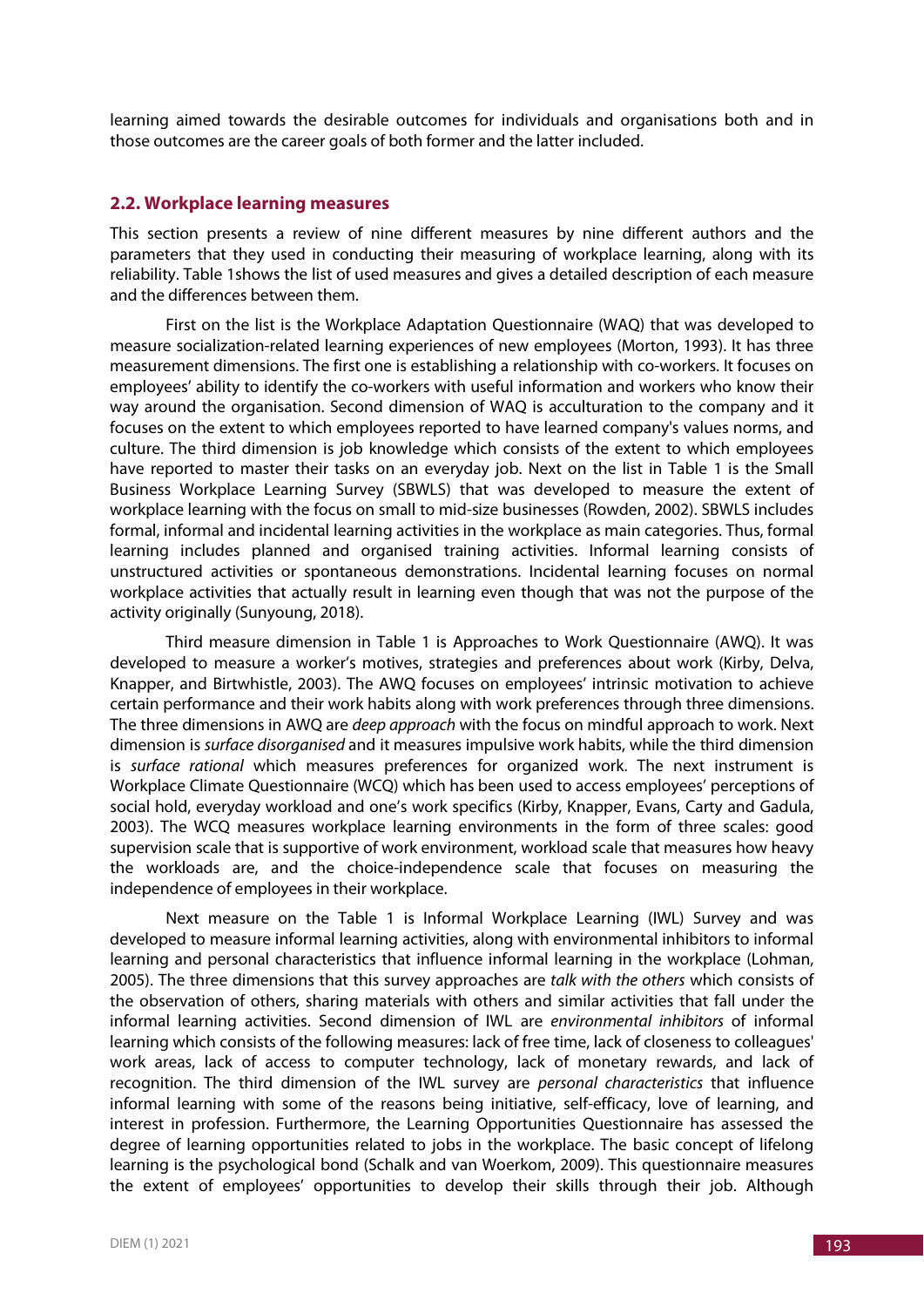researchers have used the questionnaire to take measures of the workplace learning context (Fontana et al., 2015; Milligan et al., 2015, Schalk and van Woerkom, 2009), there is no explanation for the validation process of this measure (Sunyoung, 2018).

Self-regulated Learning in the Workplace Questionnaire (SRLWQ) was developed to cover a broad range of learning behaviours that are relevant to intentional learning within the workplace (Milligan et al., 2015). SRLWQ is formed in three dimensions; first one being a *forethought dimension* which focuses on goal setting, strategic planning, and self-efficacy. Then comes the *performance dimension* that measures task strategies, elaboration, and critical thinking. The third dimension is *self-reflection* that measures self-evaluation and self-satisfaction. The penultimate measure is the Workplace Learning Activities (WLA). It was developed to measure diverse formal and informal learning activities in the work environment (Fontana *et al.* 2015). WLA is structured in eleven dimensions. Those dimensions are: acquiring new information, working alone or with others to develop solutions to problems (or develop new ideas), following new developments in the field, performing new tasks, asking colleagues for advice, attending a training course, observing strategies to complete the task, find a better way to deal with task and receiving feedback on tasks from colleagues. The last measure in the Table 1 is the Informal Workplace Learning Outcomes questionnaire which was developed to measure informal learning effect (Kyndt *et al*., 2014). The questionnaire consists of three parts: generic learning outcomes which are learning outcomes that are characteristic for the job of socio-educational care workers, then comes the job-specific learning outcomes and organizational-level outcomes which focus on learning outcomes of workers who take on some wider organisational responsibility. The questionnaire has been used with various professional groups including nurses, police department, social workers and teachers (Sunyoung, 2018).

Next on the list is the Innovative Work Behaviour (IWB) which was invented by Messmann in 2012 to address the problems or change the status quo situations in companies. IWB was conceptualised in four dimensions in order to inspire the development of innovations and understanding of employees' innovative work behaviour. First dimension is the *opportunity exploration* which focuses on attention to one's work environment and keeping up with the work's latest events and next developments including changes in organization structures etc. Second dimension is the *idea generation* which focuses on expressing and discussing the ideas that are necessary for changes to occur due to current problems. Also, critical thinking is crucial to solve work related problems. Third dimension is *idea promotion* which consists of a supervisor and colleagues' support in a way of keeping them informed and up to date with processes and work information. Fourth dimension is *reflection* and it includes the progress of innovation development which is based on assessment of performance and outcomes based on certain criteria in order to improve strategies for potential situations. Reflection helps one observe what has been achieved in practice (Messmann and Mulder, 2012).

Last instrument on the list of workplace learning measurers is from author Nikolova et al. (2014) named Learning potential of the workplace (LPW). LPW is multidimensional instrument consisted of four dimensions. Those dimensions are: *learning through reflection, learning through experimentation, learning from colleagues and learning from supervisor*. The reliability of the dimensions vary, like shown in a table 1, from 0.83 to 0.91 which are all high results of validity. Those four stages are part of multidimensional concept of interactional learning and task-related learning through which individuals should be able to perceive and process. Each dimension has three items as subscale with five point rating scale. (Nikolova, Van Ruysseveldt, De Witte and Syroit, 2014)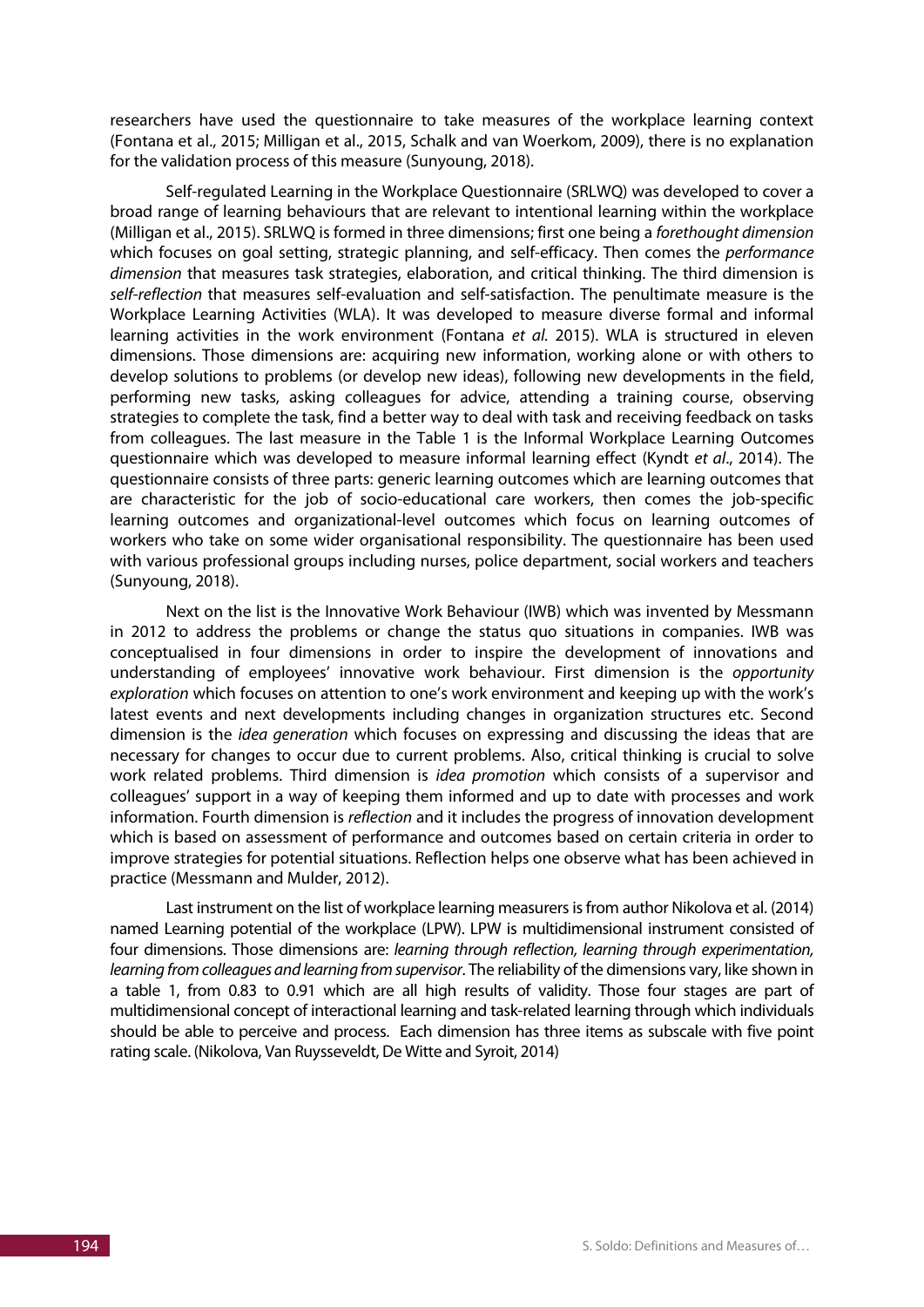| Measurement                                                                               | Authors                                                       | <b>Dimensions</b>                                           | No. of<br>items | Reliability |
|-------------------------------------------------------------------------------------------|---------------------------------------------------------------|-------------------------------------------------------------|-----------------|-------------|
| <b>Workplace Adaptation</b><br>Questionnaire                                              | Morton<br>(1993)                                              | 1. Establishing relationships                               | 5               | 0.83        |
|                                                                                           |                                                               | 2. Acculturation to the company                             | 5               | 0.82        |
|                                                                                           |                                                               | 3. Job knowledge                                            | 5               | 0.81        |
| <b>Small Business</b>                                                                     | Rowden<br>(2002)                                              | 1. Formal learning                                          | 6               | 0.81        |
| Workplace Learning<br>Survey (SBWLS)                                                      |                                                               | 2. Informal learning                                        | 8               | 0.73        |
|                                                                                           |                                                               | 3. Incidental learning                                      | 7               | 0.78        |
| Approaches to Work<br>Questionnaire (AWQ)                                                 | Kirby, Delva,<br>Knapper, and<br>Birtwhiste<br>(2003)         | 1. Deep approach                                            | 10              | 0.72        |
|                                                                                           |                                                               | 2. Surface - rational                                       | 10              | 0.72        |
|                                                                                           |                                                               | 3. Surface - disorganised                                   | 10              | 0.74        |
| <b>Workplace Climate</b><br>Questionnaire (WCQ)                                           | Kirby,<br>Knapper,<br>Evans, Carty<br>and Gadual<br>(2003)    | 1. Good supervision scale                                   | 5               | 0.84        |
|                                                                                           |                                                               | 2. Workload scale                                           | 5               | 0.80        |
|                                                                                           |                                                               | 3. Choice-independence scale                                | 5               | 0.80        |
|                                                                                           | Lohman<br>(2005)                                              | 1. Informal learning activities                             | 8               | 0.63        |
| Informal Workplace<br>Learning Survey (IWL)                                               |                                                               | 2. Environmental inhibitors                                 | 40              | 0.79        |
|                                                                                           |                                                               | 3. Personal characteristics                                 | 32              | 0.84        |
| Learning<br>Opportunities                                                                 | Sschalk and<br>von Woerkom<br>(2009)                          | Learning opportunities                                      | 6               | 0.93        |
| Self-Regulated                                                                            |                                                               | 1. Forethought                                              | 17              | 0.89        |
| Learning in the<br>Workplace<br>Questionnaire<br>(SRLWQ)                                  | Miligan et. al<br>(2015)                                      | 2. Performance                                              | 19              | 0.88        |
|                                                                                           |                                                               | 3. Self-reflection                                          | 6               | 0.86        |
| <b>Workplace Learning</b><br>Activities (WLA)                                             | Fontana et. al<br>(2015)                                      | Workplace learning activities                               | 11              | 0.85        |
|                                                                                           |                                                               | 1. Generic learning outcomes                                | 8               | 0.87        |
| Informal Workplace<br>Learning Outcomes                                                   | Kyndt et al.<br>(2014)                                        | 2. Job-specific learning<br>outcomes                        | 4               | 0.76        |
|                                                                                           |                                                               | 3. Organizational-level<br>outcomes                         | 10              | 0.78        |
|                                                                                           | Messmann<br>and Mulder<br>(2012)<br>Nikolova et al.<br>(2013) | 1. Opportuninty exploration                                 | 4               | 0.76        |
| <b>Innovative Work</b><br>Behaviour (IWB)<br>Learning potential of<br>the workplace (LPW) |                                                               | 2. Idea generation                                          | 5               | 0.85        |
|                                                                                           |                                                               | 3. Idea promotion                                           | $\overline{7}$  | 0.83        |
|                                                                                           |                                                               | 4. Reflection                                               | 8               | 0.86        |
|                                                                                           |                                                               | 1. Interractional learning-<br>Learning from colleagues     | 3               | 0.83        |
|                                                                                           |                                                               | 2. Interractional learning-<br>Learning from supervisors    | 3               | 0.90        |
|                                                                                           |                                                               | 4. Task-based learning. Learning<br>through reflection      | 3               | 0.91        |
|                                                                                           |                                                               | 4. Task-based learning. Learning<br>through experimentation | 3               | 0.90        |

# Table 1 List of workplace learning measures

Source: Author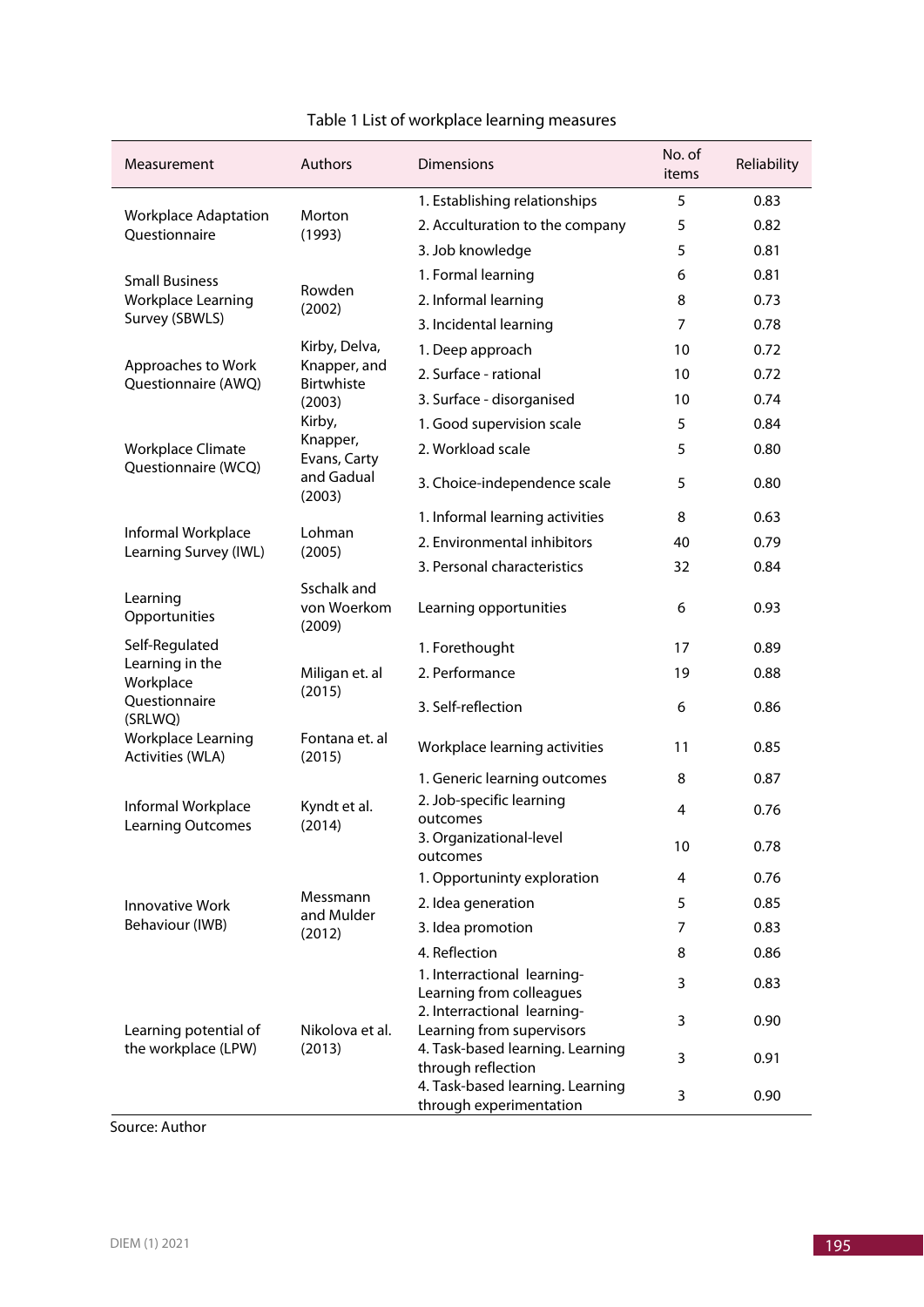### **3. JOB SATISFACTION**

#### **3.1. Literature review**

The prompt alterations that Industry 4.0 has brought to the market, such as technological advancements or new jobs with new applications, or even the simple capability to communicate and cooperate with each other in a smart environment with smart devices, have all made it common nowadays that employees are satisfied with some aspects of their job or certain models of training and dissatisfied with the other. Maybe their work environment is not comfortable for them, or their organization is lacking in benefits. It is important for mangers to find out preferences of their own employees and to examine what works the best for the organisation and the employees both. Different authors have different opinions on job satisfaction definition. A few of the most quoted authors with their respective definitions are mentioned in the following paragraphs.

Job satisfaction is defined as "how people feel about their jobs and different aspects of their jobs. It is the extent to which people like or dislike their jobs" (Spector, 1997, p. 2). Job satisfaction is usually measured by degrees and can be examined through multiple viewpoints using various instruments and categories. That will be mentioned later in the text, in a review of measures that show how different some categories can actually be. For instance, a person can be satisfied with certain elements of their job, but also feel neutral about some other, and then be dissatisfied with another element. Elements of a job can also have differing degrees of importance, which can then further cause those elements to be weighed differently while assessing overall job satisfaction (Spector, 1997). Rowden and Conine (2005) say that 'job satisfaction is how people feel about their jobs and different aspects of their jobs. There are important reasons why organizations should be concerned with job satisfaction. First, the humanitarian perspective is that people deserve to be treated fairly and with respect. Job satisfaction is to some extent a reflection of good treatment'. Everyone likes to be treated right, fair and equal so it seems a good start for every company to work on those aspects for the benefit of their employees.

Hoppock defines job satisfaction as a combination of psychological, physiological, and environmental conditions that can together make a person claim to be satisfied with their job if that is the case (Hoppock, 1935). This approach also implies that job satisfaction in under the influence of external factor. However, there is also something internal that has to do with how one feels. Perhaps, job satisfaction presents a set of factors that give a feeling of satisfaction when combined in the right way. Moreover, Vroom emphasises job satisfaction with a slightly different spin to it. His focus, when it comes to satisfying employees, is on the role of the employee in the workplace. In that case, job satisfaction can be seen rather as one's emotional orientation towards different work roles within the company (Vroom, 1964).

George et al (2008) define job satisfaction as a compilation of feelings and beliefs that one has about their current job. The level of satisfaction that someone has with their status in the company can range from extreme satisfaction to extreme dissatisfaction. In addition, people can have attitudes about their jobs as a whole or about various aspects of their jobs. For instance, one aspect could be the type of work they do, or their relationship with co-workers, or even their supervisors or subordinates, as well as their pay check. According to Kaliski (2007), job satisfaction can be looked at as one's sense of accomplishment and success on the job. Furthermore, job satisfaction is generally alleged to be directly linked to productivity and personal well-being. Job satisfaction also implies that one is doing a job he or she enjoys and is doing it well and is rewarded for the hard work. The term also is seen as happiness with one's work which leads to recognition, increased income, promotion, and the achievement of the goals that lead to a feeling of completion.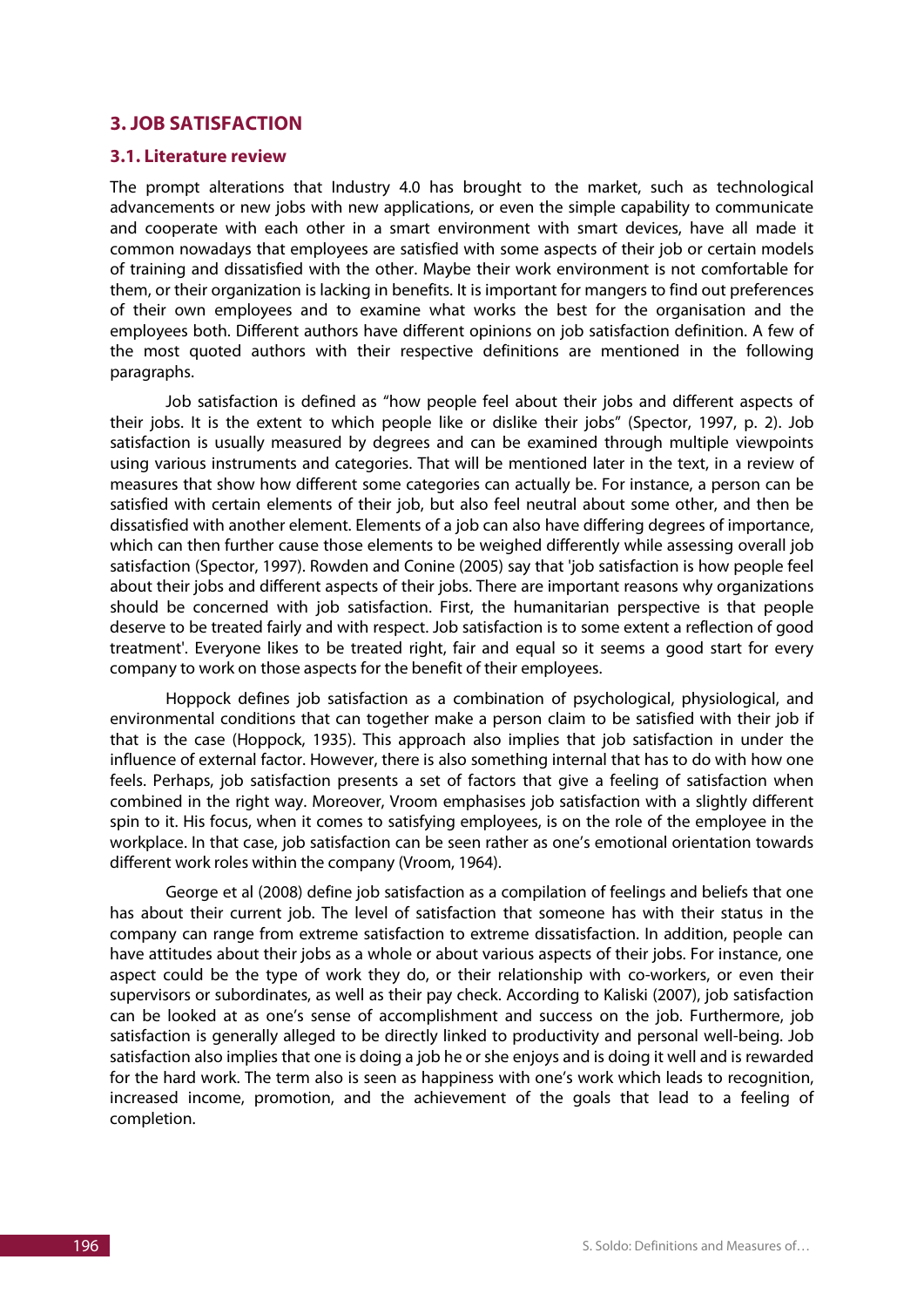#### **3.2. Job satisfaction measurement**

The following are the most used instruments for job satisfaction measurement, according to Škarica (2020).

- Job Descriptive Index JDI (Smith *et al.)*
- Job Satisfaction Survey JSS (Spector)
- Minnesota Satisfaction Questionnaire MSQ (Weiss)

Along with those, the following instruments are often used as well (Škarica, 2020).

- Job Diagnostic Survey JDS (Hackman, Oldman)
- Nordic Questionnaire for Monitoring the Age Diverse Workforce (Ilmarinen *et al.)*
- Michigan Organizational Assessment Questionnaire (Cammann *et al.)*

Van Saane (2003) has put together job satisfactions instruments divided into multidimensional instruments for specific jobs and global job satisfaction instruments among which author have taken out few with the highest Cronback's alpha value which indicates instrument's reliability. Those are following:

- Job in General scale JIG ( Balzer *et al.)*
- Emergency Physician Job Satisfaction scale EPJS
- McCloskey/Muller Satisfaction Scale MMSS
- Nurse Satisfaction Scale NSS
- Measurement of Job Satisfaction MJS

The above listed instruments for job satisfaction measurement have been included in Table 2 for an easier review. The first instrument on the list is *Job Descriptive Index* which is one of the most used questionnaires for job satisfaction. It was developed in 1969 by Smith, Kendal and Hulin (Tutuncu and Kozak, 2007). It consists of 25 statements divided into five sections. Those sections are *current job satisfaction*, *pay check satisfaction*, *satisfaction with the ability for promotion*, *satisfaction with the superior*s, and *satisfaction with work colleagues*. Having in mind that JDI instrument measures different dimensions of job satisfaction, it is highly recommendable not to sum up the values of the before mentioned dimensions and present them as a total job satisfaction value. They should rather be used separately and presented as satisfactory or non-satisfactory for each of the dimensions respectively (Spector 1997:12). Job in General scale job satisfaction instrument (JIG) was developed as global job satisfaction instrument and was planned to be used along with previous mentioned JDI. The JIG has 18 items that measure job satisfaction and three response choice for it. Its reliability is 0.92 which indicates high validity of the construct.

Second instrument is *Job Satisfaction Survey* (JSS) which was developed by Spector and is consisted of 36 questions that span through nine dimensions. Each of those nine dimensions consists of four questions that evaluate thoughts of employees about their job and the aspects of the job. All results are included in the final result of all the dimensions combined together (Spector 1985; JSS 2011). Those nine dimensions are *pay check*, *promotion*, *superiors*, *privileges*, *contingent rewards*, *operative procedures*, *co-workers*, *nature of work*, and *communication*.

The following instruments from Table 2 constitute the Minnesota Satisfaction Questionnaire (MSQ), which is often used to measure job satisfaction, and it was made as a result of a project did on Minnesota University - Work Adjustment Project (Martins and Proença, 2012). The longer version of MSQ consists of 20 dimensions with subscales with a total of 100 questions (Fields, 2002). In 1967, Weiss and colleagues have made a shortened version that contains 20 questions which measure extrinsic and intrinsic dimensions of job satisfactions. Those dimensions are *capability usage*, *achievements*, *job activity*, *promotion*, *co-workers*, *creativity*, *moral values*, *responsibility*, *safety of workplace*, *social service*, *social status*, *supervision from the superiors*, *work*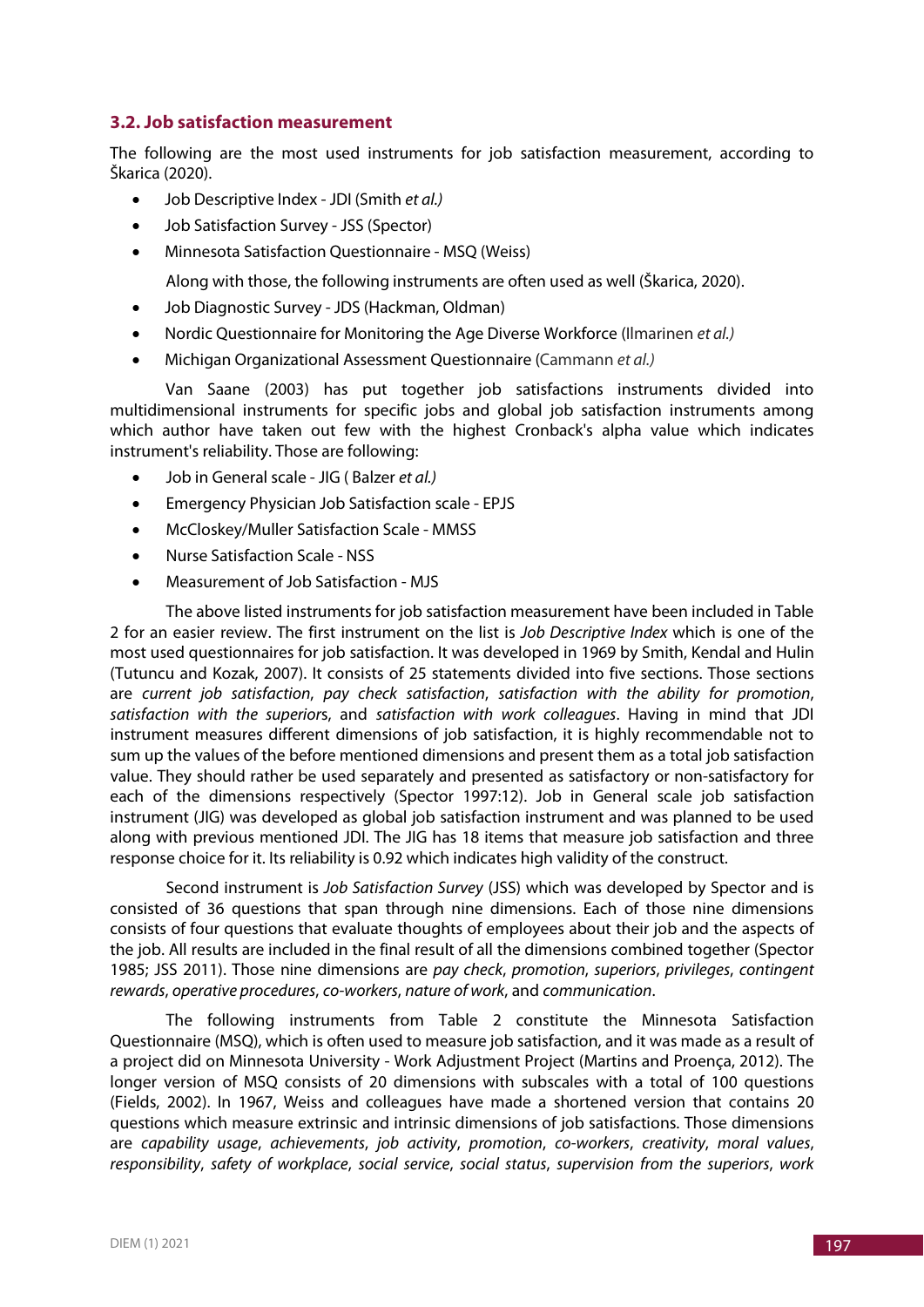*conditions*, *authority*, *pay check*, *company*, *technical surveillance*, *independence*, *recognition*, and *diversity* (Škarica, 2020).

Job Diagnostic Survey was designed with the purpose of diagnosing existing jobs and determining if they ought to be redesigned in order to improve the motivation and productivity of the employees, and to evaluate the effects that job changes have on employees (Hackman and Oldham, 1975). It's designed in five core dimensions: *skill variety*, *task identity*, *task significance*, *autonomy*, and *feedback from the job itself*. JDS also has two supplementary dimensions: *feedback from agents* (supervisors), and *dealing with others* (co-workers or clients) (Hackman and Oldham, 1975). The Nordic Questionnaire for Monitoring the Age Diverse Workforce (QPSNordic-ADW) was developed in 2005 when Nordic Council of ministers launched a project with the aim of developing a specific questionnaire for monitoring the needs and preferences of employees approaching the age of 60, or to be more specific - 55 years and above (Lindström et al., 2007). This version of QPSNordic questionnaire is conceptualised on three levels: *task level-job demands*: control at work, role expectation and predictability at work; *social and organizational level*: social interaction, leadership, communication, organizational culture, and climate and group work; *individual level*: commitment to organization, mastery of work, preparedness for challenges, predictability, work motives, work centrality, interaction between work and private life (Lindström et al., 2007). Following instrument for measuring job satisfaction mentioned in Table 2 is Michigan Organizational Assessment Questionnaire (MOAQ). MOAQ was developed as an alternative to the Job Diagnostic Survey and thus includes subscales that asses the variables identified by Hackman and Oldhams (1976). MOAQ consist of three variables that include descriptions of the work environment, psychological states, and employee responses (Bowling and Hammond, 2008).

Next on the list of job satisfaction instruments is Emergency Physician Job Satisfaction Measurement instrument (EPJS) developed by Lloyd in 1994. The EPJS is multidimensional instrument consisted of 6 work factors: *administrative autonomy, clinical autonomy, resources, social relationship, lifestyle* and *challenges* that are put into 79 items including 11 items from global job satisfaction scale. Its reliability is 0.83 on Cronbach's alpha and the instrument has produced stable, valid and reliable instrument for measuring emergency physician job satisfaction. Similar multidimensional questionnaire was designed by Mc Closkey and Mueller named McCloskey/Mueller Satisfaction scale (MMSS). Its reliability is 0.89 and is consisted of 31 items among eight factors with the five - point Likert scale response. Eight work factors in MMSS measures are: *extrinsic rewards, scheduling satisfaction, family/work balance, co-workers, interaction, professional opportunities, praise/recognition,* and *control/responsibility.* Measure of Jo Satisfaction is another instrument on van Saane's review of multidimensional instrument for specific job. This instrument was designed for use in the community nurse sector by Traynor in 1993. MJS measures five dimensions: *personnel satisfaction, workload, professional support, salary,* and *prospect and trainings* within 38 items and with five-point Likert scale response format. Its Cronbach's alpha internal consistency and reliability is 0.93 which was compared with Price Waterhouse work characteristics instrument to prove its validity. The last multidimensional instrument for specific job from van Saane review is the Nurse Satisfaction Scale (NSS) developed by Ng in 1993. NSS response format is seven-point Likert scale with 0.83 reliability value and seven work factors that were measured. Those seven dimensions in NSS are: *administration, co-workers, career, patient care, relation with supervisor, nursing education,* and *communication.* (van Saane *et al*., 2003)

Schmidt has combined Job Training and Job Satisfaction survey which is 'a 43-item, nine facet scale to assess employee attitudes about aspects of the job and aspects of job training' (Schmidt, 2004). The survey is consisted of two main scales: *job training* and *job satisfaction*, where each one has subscales. There are three subscales for job training satisfaction. Those are *organizational support for training* (4 items), *employee feelings about training and development* (4 items) and *employee satisfaction with training* (4 items). For job satisfaction scale, there are 6 subscales. Those are *opportunities and rewards* (12 items), *supervision* (4), *fringe benefits* (4),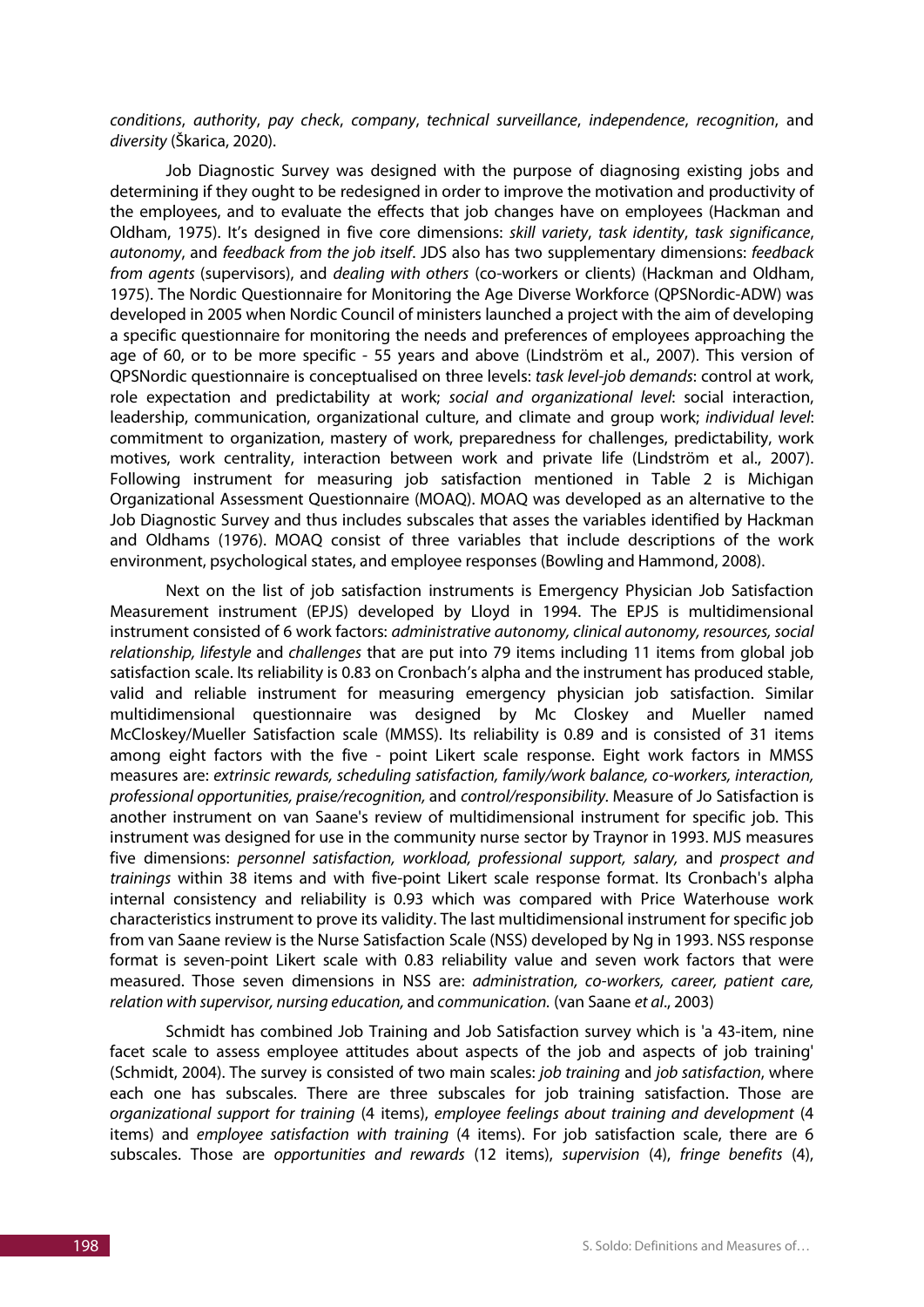*operating rules and procedures* (4), *co-workers* (3), *the nature of work performed* (4). The overall validity of this measure is  $\alpha$ =0.83.

| Instrument                                                       | Authors                                                     | No. of<br>dimensions | Scale                      |  |
|------------------------------------------------------------------|-------------------------------------------------------------|----------------------|----------------------------|--|
| Job Descriptive Index (JDI)                                      | Smith, Kendal & Hulin (1969)                                | 5                    | YES/NO/Can't<br>decide (?) |  |
| Job in General Scale (JIG)                                       | Balzer et al. (1997)                                        | 18                   | YES/NO/Can't<br>decide (?) |  |
| <b>Job Satisfaction Survey (JSS)</b>                             | Spector (1985)                                              | 9                    | Likert 1-6                 |  |
| Minnesota Satisfaction<br>Questionnaire (MSQ)                    | Weiss (1967)                                                | 20                   | Likert 1–6                 |  |
| Job Diagnostic Survey - JDS                                      | Hackman, Oldman (1975)                                      | 8                    | Likert 1-7<br>Likert 1-5   |  |
| Nordic Questionnaire for Monitoring<br>the Age Diverse Workforce | Ilmarinen, Tuomi and Klockars<br>(1997)                     | 12                   | Likert 1-5                 |  |
| Michigan Organizational Assessment<br>Questionnaire              | Cammann, C., Fichman, M.,<br>Jenkins, D. i Klesh, J. (1979) | 4                    | Likert 1-7                 |  |
| <b>Emergency Physician Job</b><br>Satisfaction Scale (EPJS)      | Lloyd ett al. (1994)                                        | 6                    | Likert 1-7                 |  |
| McCloskey/Mueller Satisfaction Scale<br>(MMSS)                   | Mueller CW, McCloskey (1990)                                | 8                    | Likert 1-5                 |  |
| Measure of Job Satisfaction                                      | <b>Traynor (1993)</b>                                       | 5                    | Likert 1-5                 |  |
| Nurse Satisfaction Scale (NSS)                                   | Ng (1993)                                                   | 7                    | Likert 1-7                 |  |
| The Job Training and Job<br>Satisfaction Survey                  | Schmidt                                                     | 2                    | Likert 1-6                 |  |

Table 2 List of Instruments for job satisfaction measurement

Source: Author

# **4. DISCUSSION**

This study contributes to the technical literature because it gives an overview of both workplace learning and job satisfaction. It is a review of literature definitions and most commonly used (and most reliable) instruments for their measurement. There are articles that provide the review of the definitions of job satisfaction, such as Zhu (2012), Aziri (2011), van Saane (2003), Belias (2014), Škarica (2020). There are also some measures and theories that support this research and confirm its validity such as Messmann (2012), Schmidt (2004), and Rowden (2000). The articles that cover this subject, as was mentioned before, do not cover this topic in a specific way of reviewing solely the definitions and measures. This is the reason why this article comes in handy for managers and practitioners who would like to see how satisfied their employees are. In this paper they can find various definitions and measures that have high validity and reliability as the most commonly used ones by other researchers which prove them to be reliable measures for various businesses.

Regarding the workplace learning measures and definitions, this paper agrees with and accepts the attitudes of Sunyoung (2018) research, as well as Messmann (2012) and van Saane (2003) as it includes the before mentioned measures. This paper also supports Depesova (2015) research of lifelong learning in the professional practice, as well as Lee's (2003) research paper that had a different spin to it, but also covered the topic of employee development in a form of workplace learning as vital in maintaining developing capabilities of employees and organizations both. The intention of the author of this paper was to put together the concepts of workplace learning and job satisfaction to accentuate the importance of having both of them included in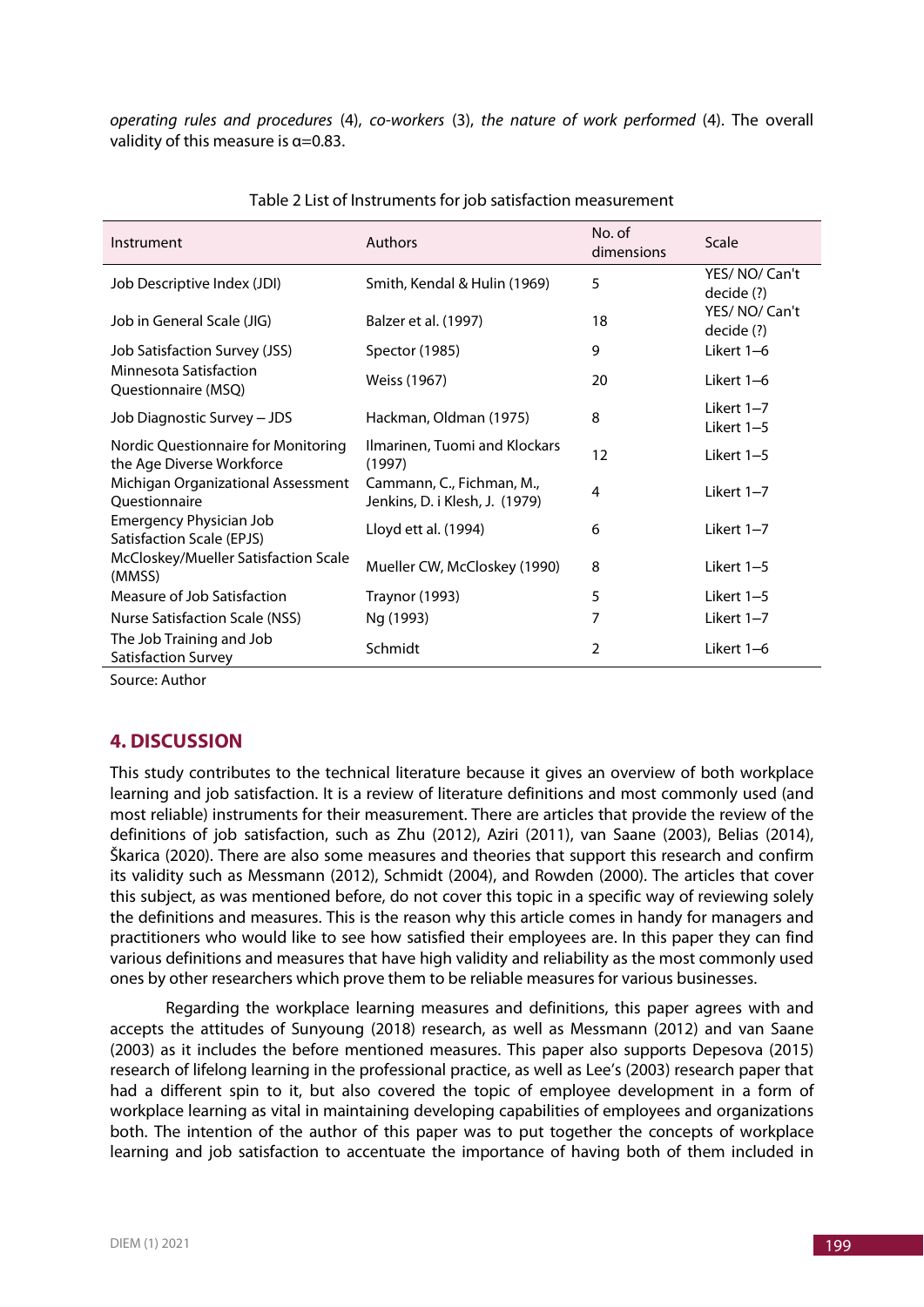business combined as inseparable elements in order to be competitive and successful on the market.

The importance of combining both investment in workplace learning and job satisfaction of employees in any given business has been recognised by other authors as well, such as Schmidt (2007), Vila (2005), Bakotić (2016), Blundell (1999), Rowden (2002), and Rowden (2005). Many authors have examined the relationship between workplace learning and job satisfaction. Schmidt (2007), for example, explicitly found a high correlation between job training satisfaction and overall job satisfaction among employees in customer contact positions. Furthermore, Rowden (2005) has come to a conclusion in his research that job satisfaction can be attributed largely to availability of learning opportunities at a certain workplace. Since there are many researches that have found strong correlations between workplace learning and job satisfaction, it is not an understatement to say that workplace learning contributes greatly to some aspects of job satisfaction.

Therefore, it is important for managers and practitioners to find the right approach to use when investing in their employees, and to ensure that they are satisfied with their job in order to stay competitive on the market and to keep the most valued workers for themselves. Learning opportunities change with the changes that have been brought by the Industry 4.0. That is the reason why the managers have to enhance those new opportunities that are presented in order to adjust to them in time and stay on top of their game. It takes time to keep employees in touch with all the changes and improvements that occur in the business, but it is a continuous process. Smart organizations should recognise the importance of making the right choices regarding this subject and find time and money to hold onto those opportunities as they might prove to be crucial for their business. It is evident from the researches how complex workplace learning and job satisfaction are and how differently they can be approached within a work environment. As has been said earlier, several studies have indicated relationship between the two and importance of integrating both accordingly, in order to stay competitive, no matter what the industry or the business. Employees always appreciate a good investment in them and show it through their performance afterwards.

#### **5. CONCLUSION**

Job satisfaction is perhaps a very subjective perception since it varies from one employee to another in how one feels about the work they do. Many factors can be linked with job satisfaction and are of crucial importance when it comes to one being satisfied or not satisfied with their work environment. It could be the wage, the benefits, a promotion, communication, co-workers, or opportunities to train, opportunities to learn in some form or simply how their supervisors treat them. The organizations struggle to find the right approach towards their employees and to assess and improve their job satisfaction. From that point of view, this paper provides various definitions of job satisfaction and workplace learning for better understanding of the terms. It also provides most commonly used measures that other companies or researches have used as their tools for measuring employees' job satisfaction or as investment in employees' learning at work. As it has been shown, there are different approaches regarding the subject and each organization should find adequate tool for their business in order to obtain prosperity or simply stay competitive on the market. It is also very important to point out that all of the methods and measurements mentioned above are dependent on continuous work within the changing work environment and demand an extremely high level of maintenance and complexity. With the right effort and a right team of people it is easier to accomplish anything in business just as is the case with this issue.

Schmidt (2007) says that 'opportunities for training and development are major factors in decisions regarding peoples' careers and are noted as reasons why employees stay with an employer and why they leave one employer for another'. Research results from Iliopoulos et al. (2018) show direct significant correlation between job satisfaction and workplace learning of NHS healthcare professionals which further proves the importance of employers' investment in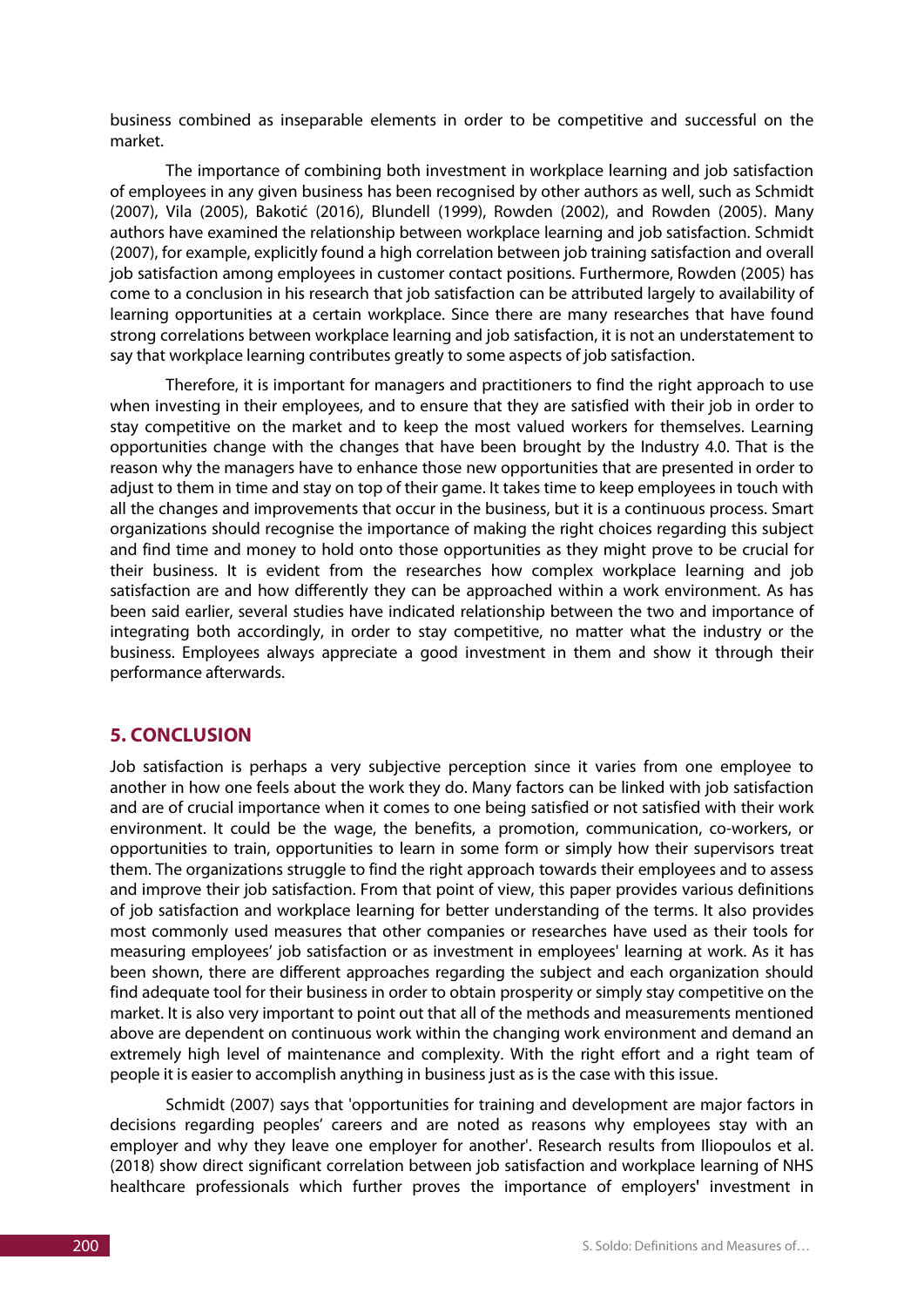employees' learning thus enhancing their job satisfaction. It is a recommendation and a commitment for future researchers to be even more elaborate regarding this subject, and also to find out how strong the relationship between workplace learning and job satisfaction is, as well as if there are any significant differences between age, sex, or education within the context of Industry 4.0.

## **REFERENCES**

Aziri, B., (2011). Job satisfaction: A literature review. Management research and practice, 3(4), pp.77-86.

Bakotić, D., (2016). Relationship between job satisfaction and organisational performance. Economic Research, 29(1), pp.118-130. https://doi.org/10.1080/1331677X.2016.1163946

Belias, D. and Koustellos, A., (2014). Organizational Culture and Job Satisfaction: A Review. International Review of Management and Marketing, 4(2), pp.132-149.

Blundell, R., Dearden, L., Meghir, C. and Sianesi, B., (1999). Human Capital Investment: The Returns form Education and Training to the Individual, the FIrm and the Economy. Fiscal Studies, 20(1), pp.1-23. https://doi.org/10.1111/j.1475-5890.1999.tb00001.x

Bowling, N. and Hammond, G., (2008). A meta-analytic examination of the construct validity of the Michigan Organizational Assessment Questionnaire Job Satisfaction Subscale. Journal of Vocational Behaviour, 73(1), p.64. https://doi.org/10.1016/j.jvb.2008.01.004

Clarke, N. (2005). "Workplace learning environment and its relationship with learning outcomes in healthcare organizations", Human Resource Development International, Vol. 8 No. 2, pp. 185-205. https://doi.org/10.1080/13678860500100228

Depešová, J., Tureková, I. and Bánesz, G., (2015). Lifelong learning in the professional practice. Proceedings of 2015 International Conference on Interactive Collaborative Learning (ICL), pp.886-893. https://doi.org/10.1109/ICL.2015.7318145

Eraut, M., Alderton, J., Cole, G. and Senker, P. (2002). "The impact of the manager on learning in the workplace", Reeve, F., Cartwright, M. and Edwards, R. (Eds), Supporting Lifelong Learning, Volume 2:OrganizingLearning, Routledge Falmer, London, pp. 91-108.

Fields, D. L. (2002). Taking the Measure of Work: A Guide to Validated Scales for Organizational Research and Diagnosis. Thousand Oaks, CA: Sage. https://doi.org/10.4135/9781452231143

Fontana, R.P., Milligan, C., Littlejohn, A. and Margaryan, A. (2015). "Measuring self-regulated learning in the workplace", International Journal of Training and Development, Vol. 19 No. 1, pp. 32-52. https://doi.org/10.1111/ijtd.12046

George, J.M. and Jones, G.R. (2008). Understanding and Managing Organizational behaviour, Fifth Edition, Pearson/Prentice Hall, New Jersey, p. 78

Hackman, J. and Oldham, G. (1975). Development of the Job Diagnostic Survey. Journal of Applied Psychology, 60(2), pp.159-170. https://doi.org/10.1037/h0076546

Hoppock, R. (1935). Job Satisfaction, Harper and Brothers, New York, p. 47. https://doi.org/10.1037/h0093408

Iliopoulos, E., Morrissey, N., Baryeh, K. and Polyzois, I., 2018. Correlation between workplace learning and job satisfaction of NHS healthcare professionals. British Journal of Healthcare Management, 24(5), pp.226-233. https://doi.org/10.12968/bjhc.2018.24.5.226

Kaliski, B.S. (2007). Encyclopaedia of Business and Finance, Second edition, Thompson Gale, Detroit, p. 446

Kirby, J.R., Delva, M.D., Knapper, C. and Birtwhistle, R.V. (2003). "Development of the approaches to work and workplace climate questionnaires for physicians", Evaluation & the Health Professions, Vol. 26 No. 1, pp. 104- 21. https://doi.org/10.1177/0163278702250097

Kirby, J.R., Knapper, C.K., Evans, C.J., Carty, A.E. and Gadula, C. (2003). "Approaches to learning at work and workplace climate", International Journal of Training and Development, Vol. 7 No. 1, pp. 31-52. https://doi.org/10.1111/1468-2419.00169

Kyndt, E., Govaerts, N., Verbeek, E. and Dochy, F. (2014). "Development and validation of a questionnaire on informal workplace learning outcomes: a study among socio-educational care workers", The British Journal of Social Work, Vol. 44 No. 8, pp. 2391-410. https://doi.org/10.1093/bjsw/bct056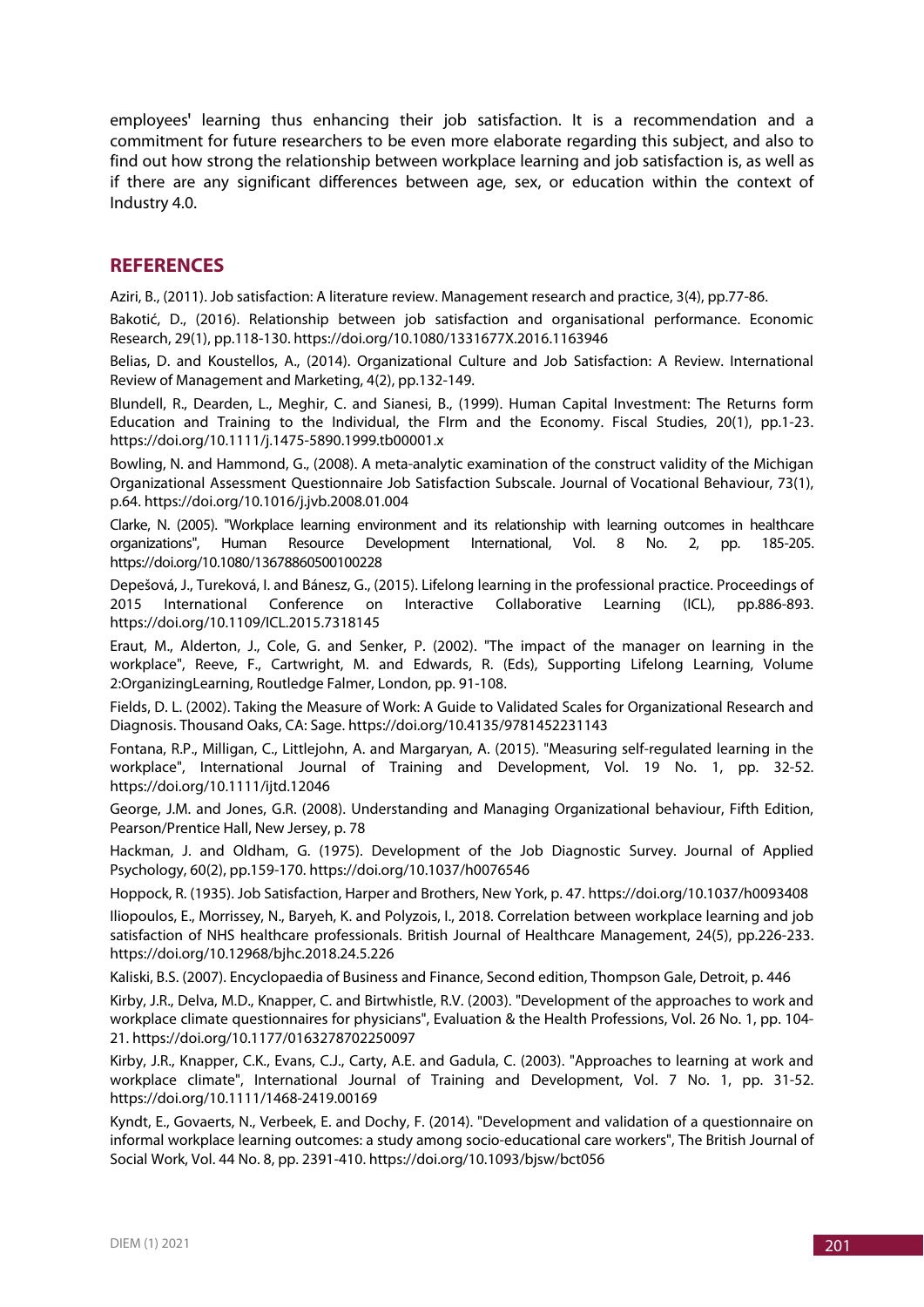Landy, F. J. (1985). Psychology of work behaviour. Homewood, IL: Dorsey Press

Lee, C. and Bruvold, N., (2003). Creating value for employees: investment in employee development. The International Journal of Human Resource Management, 14(6), pp.981-1000. https://doi.org/ 10.1080/0958519032000106173

Lindström, K., Björklund, C., J. Mykletun, R., Furunes, T., Gard, G. and Pahkin, K. (2007). Nordic Questionnaire for Monitoring the Age Diverse Workforce. Review report of QPSNordic-ADW. [online] Copenhagen: TemaNord 2008:505, Nordic Council of Ministers, pp.9, 20. Available at: <http://norden.divaportal.org/smash/get/ diva2:700554/FULLTEXT01.pdf> [Accessed 31 March 2021].

Lohman, M.C. (2005). "A survey of factors influencing the engagement of two professional groups in informal workplace learning activities", Human Resource Development Quarterly, Vol. 16 No. 4, pp. 501-27. https://doi.org/10.1002/hrdq.1153

Lloyd S, Streiner D, Hahn E, Shannon S. (1994). Development of the emergency physician job satisfaction measurement instrument. Am J Emerg Med;12:1-10. https://doi.org/10.1016/0735-6757(94)90187-2

Marsick, V. (1998). "Learning in the workplace: the case for reflectivity and critical reflectivity", Adult Education Quarterly, Vol. 38 No. 4, pp. 187-98. https://doi.org/10.1177/0001848188038004001

Martins H, Proença T. (2012). Minnesota Satisfaction Questionnaire - Psychometric Properties and Validation in a Population of Portuguese Hospital Workers. FEP Working papers 471, str. 1-20.

Matthews, P. (1999). "Workplace learning: developing a holistic model", The Learning Organization, Vol. 6 No. 1, pp. 18-29. https://doi.org/10.1108/09696479910255684

Messmann, G. and Mulder, R. (2012). Development of a measurement instrument for innovative work behaviour as a dynamic and context-bound construct. Human Resource Development International, 15(1), pp.45-52. https://doi.org/10.1080/13678868.2011.646894

Milligan, C., Fontana, R.P., Littlejohn, A. and Margaryan, A. (2015), "Self-regulated learning behaviour in the finance industry", Journal of Workplace Learning, Vol. 27 No. 5, pp. 387-402. https://doi.org/10.1108/JWL-02-2014-0011

Moeuf, A., Pellerin, R., Lamouri, S., Tamayo-Giraldo, S., & Barbaray, R. (2018). The industrial management of SMEs in the era of Industry 4.0. International Journal of Production Research, 56(3), 1118-1136. https://doi.org/10.1080/00207543.2017.1372647

Morton, S.T. (1993). "Socialization-related learning, job satisfaction, and commitment for new employees in a federal agency", doctoral dissertation, Virginia Tech, Blacksburg, VA.

Mueller CW, McCloskey JC. (1990). Nurses' job satisfaction: a proposed measure. Nurs Res; 39:113-117. https://doi.org/10.1097/00006199-199003000-00014

Nikolova, I., Van Ruysseveldt, J., De Witte, H. and Syroit, J. (2014). Work-based learning: Development and validation of a scale measuring the learning potential of the workplace (LPW). Journal of Vocational Behavior, 84(1), pp.2-4. https://doi.org/10.1016/j.jvb.2013.09.004

Ng SH. (1993). A job satisfaction scale for nurses. N Z J Psychol; 22:46-53.

NGUYEN, X. and LUU, Q., (2020). Factors Affecting Adoption of Industry 4.0 by Small- and Medium-Sized Enterprises: A Case in Ho Chi Minh City, Vietnam. The Journal of Asian Finance, Economics and Business, [online] 7(6), pp.255-256. Available at: <https://www.koreascience.or.kr/article/JAKO202017764018131.pdf> [Accessed 1 April 2021]. https://doi.org/10.13106/jafeb.2020.vol7.no6.255

Oesterreich, T. D. & Teuteberg, F. (2016). Understanding the implications of digitisation and automation in the context of Industry 4.0. Computers in Industry, 83, 121-139. https://doi.org/ 10.1016/j.compind.2016.09.006

Patrick, J. (2000). Training. In N. Chmiel (Ed.), Introduction to work and organizational psychology (pp. 100- 125). Oxford, UK: Blackwell.

Raelin, J.A. (2000). Work-Based Learning: The New Frontier of Management Development, Prentice Hall, Upper Saddle River, NJ.

Rowden, R.W. (2002). "The relationship between workplace learning and job satisfaction in US small to midsize businesses", Human Resource Development Quarterly, Vol. 13 No. 4, pp. 407-25. https://doi.org/10.1002/hrdq.1041

Rowden, R. and Conine, C. (2005). The impact of workplace learning on job satisfaction in small US commercial banks. Journal of Workplace Learning, 17(4), p.215. https://doi.org/10.1108/13665620510597176